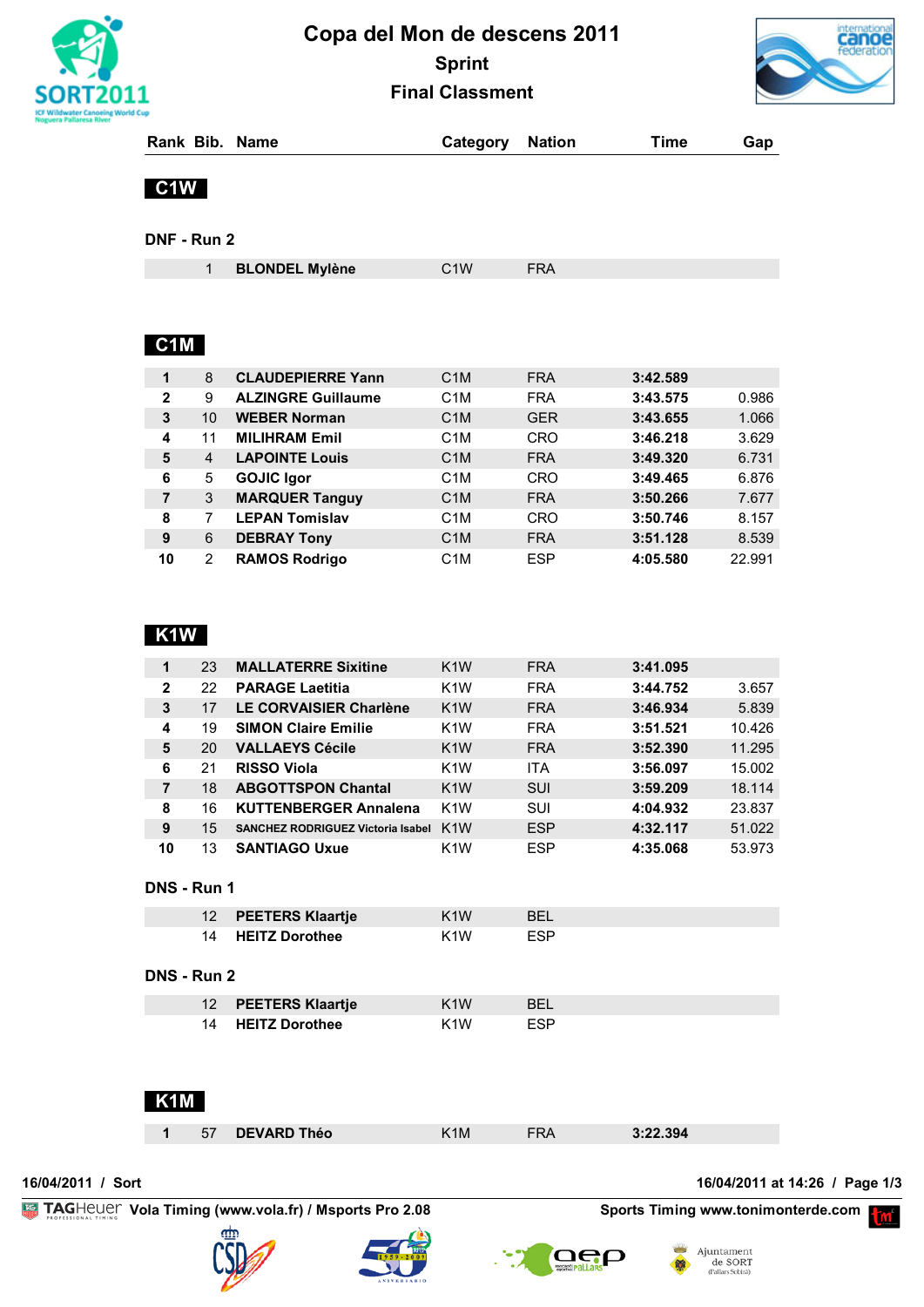

## **Copa del Mon de descens 2011 Sprint Final Classment**



|                |          | Rank Bib. Name                                             | Category                             | <b>Nation</b>            | <b>Time</b>          | Gap              |
|----------------|----------|------------------------------------------------------------|--------------------------------------|--------------------------|----------------------|------------------|
| $\mathbf{2}$   | 61       | <b>PETE Rémi</b>                                           | K <sub>1</sub> M                     | <b>FRA</b>               | 3:23.941             | 1.547            |
| 3              | 50       | <b>BIFANO Paolo</b>                                        | K <sub>1</sub> M                     | ITA                      | 3:24.793             | 2.399            |
| 4              | 49       | <b>KOLAR Tim</b>                                           | K <sub>1</sub> M                     | <b>SLO</b>               | 3:26.341             | 3.947            |
| 5              | 59       | <b>BONG Tobias</b>                                         | K <sub>1</sub> M                     | <b>GER</b>               | 3:26.462             | 4.068            |
| 6              | 58       | <b>BONNETAIN Quentin</b>                                   | K <sub>1</sub> M                     | <b>FRA</b>               | 3:26.595             | 4.201            |
| $\overline{7}$ | 53       | <b>BIFANO Mariano</b>                                      | K <sub>1</sub> M                     | ITA                      | 3:27.103             | 4.709            |
| 8              | 52       | <b>GRATON Paul</b>                                         | K <sub>1</sub> M                     | <b>FRA</b>               | 3:27.491             | 5.097            |
| 9              | 44       | <b>PANZIERA Luca</b>                                       | K <sub>1</sub> M                     | <b>ITA</b>               | 3:28.445             | 6.051            |
| 10             | 56       | <b>HUDETZ Harald</b>                                       | K <sub>1</sub> M                     | <b>AUT</b>               | 3:29.604             | 7.210            |
| 11             | 46       | <b>DEPRINS Guido</b>                                       | K <sub>1</sub> M                     | <b>BEL</b>               | 3:30.640             | 8.246            |
| 12             | 51       | <b>VERHAAGH Sebastiaan</b>                                 | K <sub>1</sub> M                     | <b>NED</b>               | 3:30.876             | 8.482            |
| 13             | 54       | <b>MACCAGNAN Davide</b>                                    | K <sub>1</sub> M                     | <b>ITA</b>               | 3:32.476             | 10.082           |
| 14             | 43       | <b>FILZWIESER Manuel</b>                                   | K <sub>1</sub> M                     | <b>AUT</b>               | 3:32.768             | 10.374           |
| 15             | 45       | <b>HOSTENS Quentin</b>                                     | K <sub>1</sub> M                     | <b>FRA</b>               | 3:32.998             | 10.604           |
| 16             | 39       | <b>BEERSCHWENGER Björn</b>                                 | K <sub>1</sub> M                     | <b>GER</b>               | 3:33.003             | 10.609           |
| 17             | 26       | <b>ARAKAMA Esteban</b>                                     | K <sub>1</sub> M                     | <b>ESP</b>               | 3:33.350             | 10.956           |
| 18             | 42       | <b>HEIDTMANN Florian</b>                                   | K <sub>1</sub> M                     | <b>GER</b>               | 3:33.479             | 11.085           |
| 19             | 60       | <b>SCHMID Gerhard</b>                                      | K <sub>1</sub> M                     | <b>AUT</b>               | 3:33.482             | 11.088           |
| 20             | 47       | <b>SCHEUBER Martin</b>                                     | K <sub>1</sub> M                     | <b>SUI</b>               | 3:33.585             | 11.191           |
| 21             | 48       | <b>MURATORE Alessandro</b>                                 | K <sub>1</sub> M                     | <b>ITA</b>               | 3:34.357             | 11.963           |
| 22             | 55       | <b>RÖSNER Marc</b>                                         | K <sub>1</sub> M                     | <b>GER</b>               | 3:34.394             | 12.000           |
| 23             | 41       | <b>FRANCESKIN Maks</b>                                     | K <sub>1</sub> M                     | <b>SLO</b>               | 3:35.204             | 12.810           |
| 24             | 40       | <b>BONATO Pierpaulo</b>                                    | K <sub>1</sub> M                     | <b>ITA</b>               | 3:35.461             | 13.067           |
| 25             | 37       | <b>WYSS Silvan</b>                                         | K <sub>1</sub> M                     | SUI                      | 3:37.774             | 15.380           |
| 26             | 38       | <b>OVEN Simon</b>                                          | K <sub>1</sub> M                     | <b>SLO</b>               | 3:37.775             | 15.381           |
| 27             | 36       | <b>HERKOV Matej</b>                                        | K <sub>1</sub> M                     | <b>CRO</b>               | 3:38.170             | 15.776           |
| 28             | 34       | <b>BARTHEL Björn</b>                                       | K <sub>1</sub> M                     | <b>GER</b>               | 3:38.949             | 16.555           |
| 29             | 32       | <b>MIRALLES Xavier</b>                                     | K <sub>1</sub> M                     | <b>ESP</b>               | 3:39.848             | 17.454           |
| 30             | 33       | <b>RODRIGUEZ Jesus</b>                                     | K <sub>1</sub> M                     | <b>ESP</b>               | 3:40.575             | 18.181           |
| 31             | 30       | <b>DEWINTER Alain</b>                                      | K <sub>1</sub> M                     | <b>BEL</b>               | 3:42.459             | 20.065           |
| 32<br>33       | 24<br>35 | <b>FIDALGO DE LEON Guillermo</b><br><b>GONZALEZ Marcos</b> | K <sub>1</sub> M<br>K <sub>1</sub> M | <b>ESP</b>               | 3:45.878<br>3:46.320 | 23.484           |
| 34             | 29       | <b>STIENEN Bart</b>                                        | K <sub>1</sub> M                     | <b>ESP</b><br><b>BEL</b> | 3:47.171             | 23.926           |
| 35             | 31       | <b>MEYERS Jacques</b>                                      | K <sub>1</sub> M                     | <b>LUX</b>               | 3:49.320             | 24.777<br>26.926 |
| 36             | 28       | <b>VERMEULEN Joel</b>                                      | K <sub>1</sub> M                     | <b>LUX</b>               | 3:53.537             | 31.143           |
| 37             | 27       | <b>NARDECCHIA Angelo</b>                                   | K <sub>1</sub> M                     | <b>LUX</b>               | 3:54.933             | 32.539           |
|                |          |                                                            |                                      |                          |                      |                  |
| DNS - Run 1    |          |                                                            |                                      |                          |                      |                  |
|                | 25       | <b>MARTINEZ David</b>                                      | K <sub>1</sub> M                     | <b>ESP</b>               |                      |                  |
| DNS - Run 2    |          |                                                            |                                      |                          |                      |                  |
|                | 25       | <b>MARTINEZ David</b>                                      | K <sub>1</sub> M                     | <b>ESP</b>               |                      |                  |
| C2M            |          |                                                            |                                      |                          |                      |                  |

 66 **CORDIER/BAR** C2M FRA **3:38.205** 65 **BRÜCKER/WEBER** C2M GER **3:42.941** 4.736

**16/04/2011 / Sort 16/04/2011 at 14:26 / Page 2/3**

**EXAGHELIEF Vola Timing (www.vola.fr) / Msports Pro 2.08 Sports Timing www.tonimonterde.com PM**